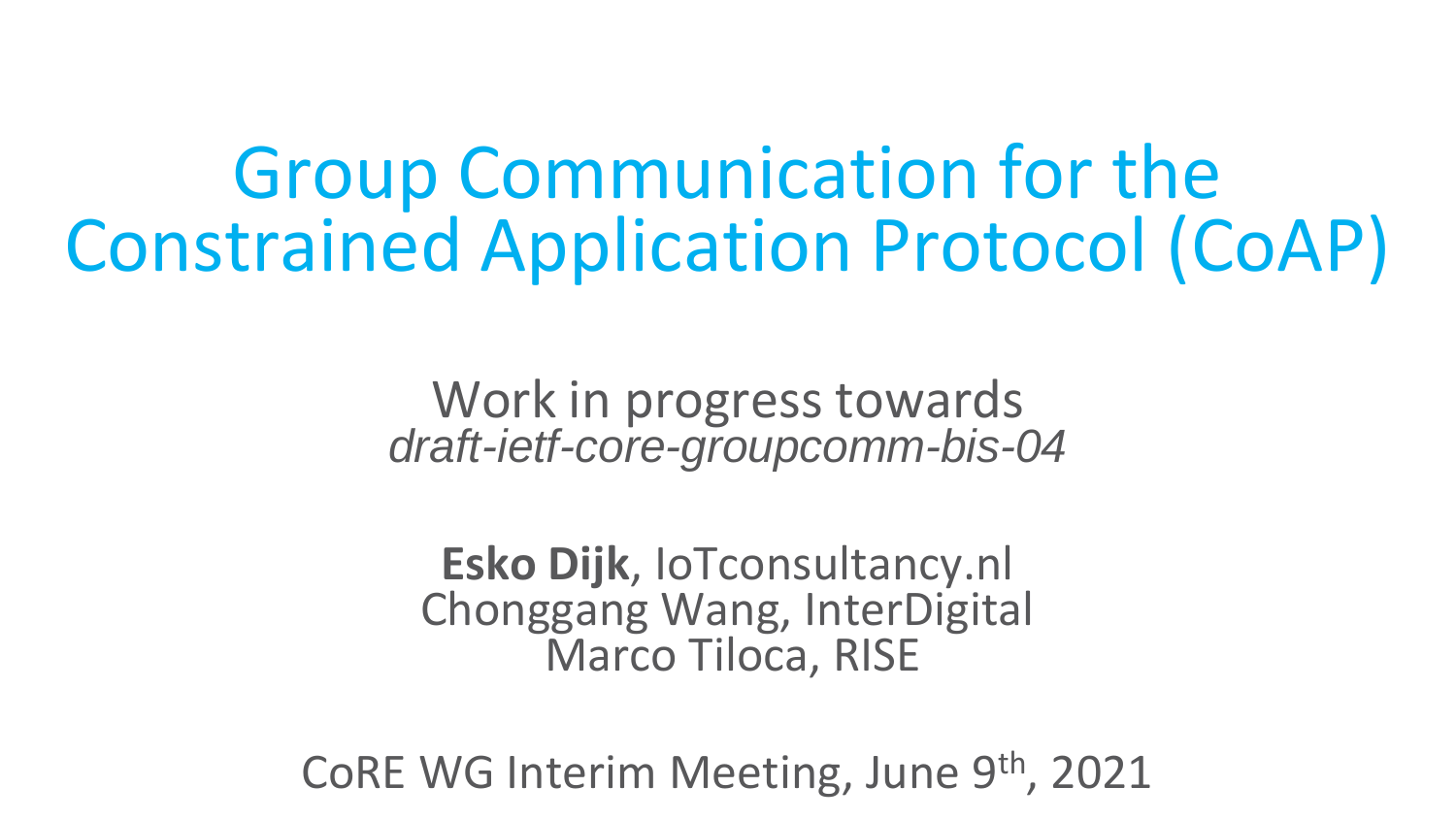## Recap and Goal

- › Intended normative successor of experimental RFC 7390 (if approved)
	- As a Standards Track document
	- Obsoletes RFC 7390; Updates RFC 7252 and RFC 7641
- › Be standard reference for implementations that are now based on RFC 7390, e.g.:
	- "Eclipse Californium 2.0.x" (Eclipse Foundation)
	- "Implementation of CoAP Server & Client in Go" (OCF)
- › What"s in scope?
	- CoAP group communication over UDP/IP, including latest developments
	- (Observe/Blockwise/Security ...)
	- Caching and re-validation of responses
	- Unsecured CoAP or group-OSCORE-secured communication
	- Principles for secure group configuration
	- Use cases (appendix)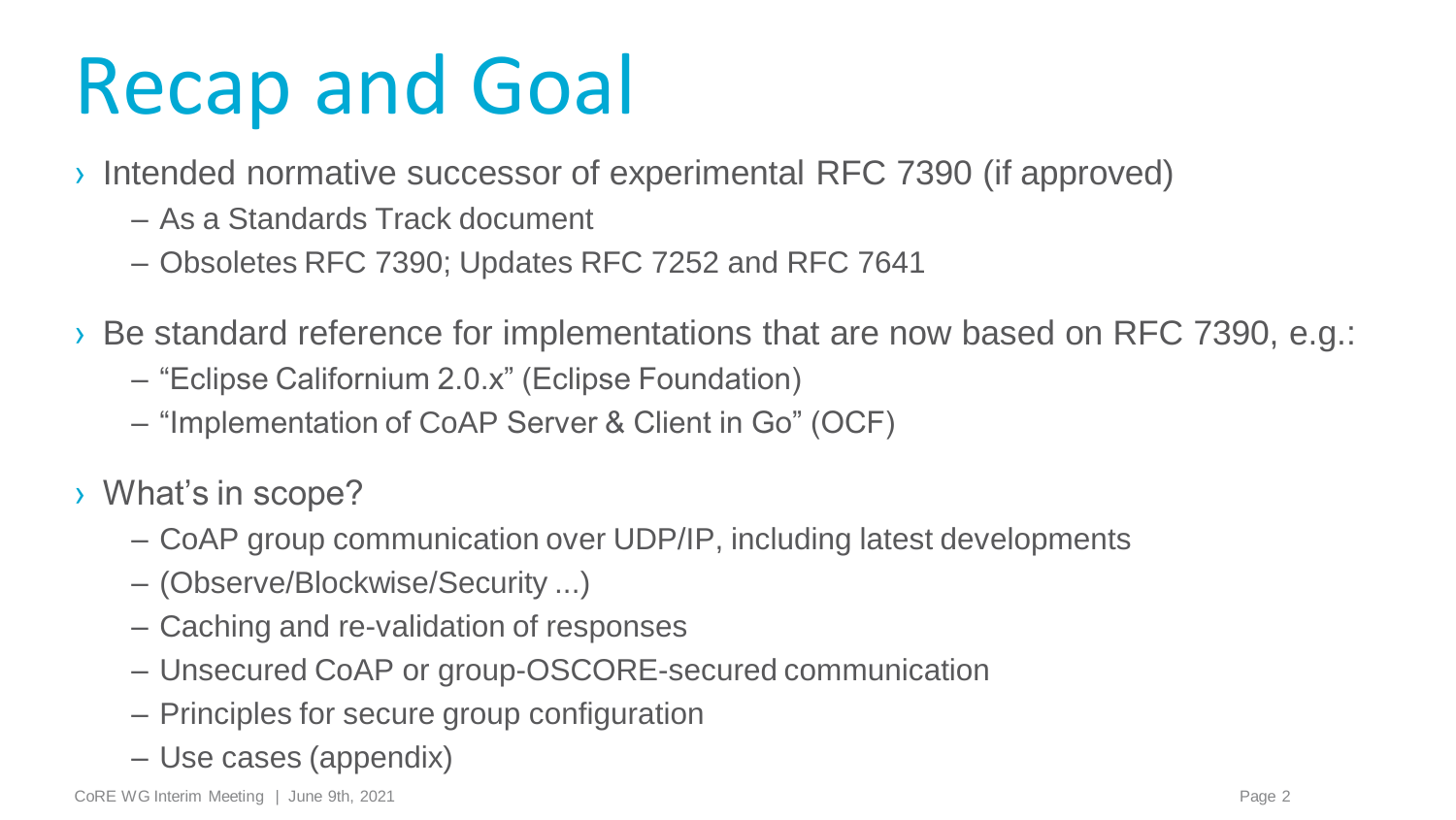### Content moved out

- › General caching model at the proxy
	- Definition/Creation/Maintenance of the different types of cache entries
	- Case with end-to-end security based on Cacheable OSCORE
		- › <https://datatracker.ietf.org/doc/draft-amsuess-core-cachable-oscore/>
- › Response re-validation between Client and Proxy
	- Based on a new Group-ETag option
- › Both moved to the Editor"s copy of *draft-tiloca-core-groupcomm-proxy*
	- <https://gitlab.com/crimson84/draft-tiloca-core-groupcomm-proxy/-/tree/v-04>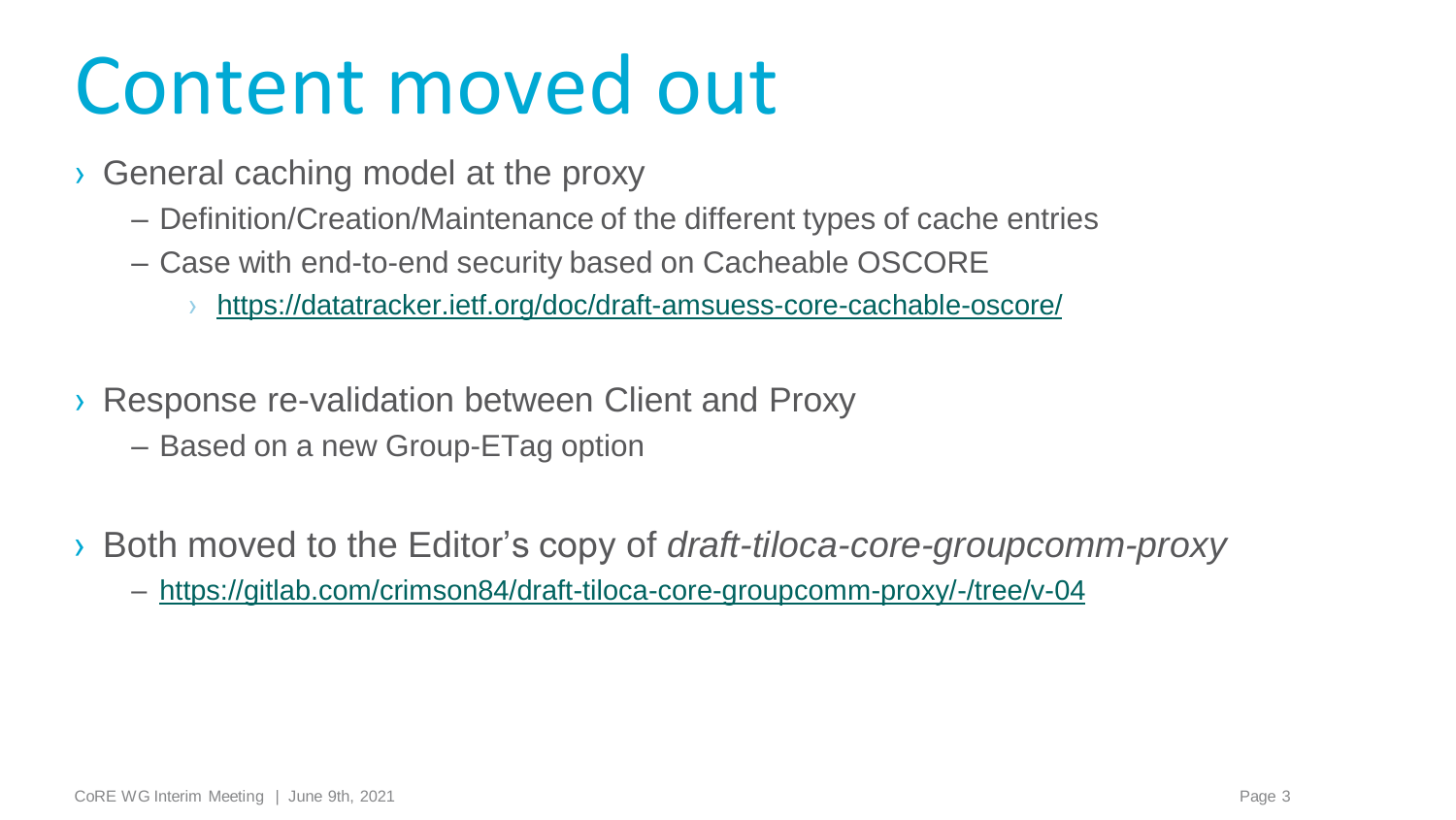## Review and comments from John

- › Under processing
	- <https://mailarchive.ietf.org/arch/msg/core/xy3ImeWkbqziBhqs4NCGwNP6R7U/>
	- [https://mailarchive.ietf.org/arch/msg/core/Z9wxTL3-hAEDT\\_P8JOQztTfxlVU/](https://mailarchive.ietf.org/arch/msg/core/Z9wxTL3-hAEDT_P8JOQztTfxlVU/)
- › New tasks for authors to work on next (feedback is welcome!)
	- Issue #20 New Section on additions/replacements to updated/obsoleted documents
	- Issue #21 Not excluding transports other than UDP/IP multicast (initial analysis: should be doable, no roadblock)
	- Issue #22 Add considerations on amplification attacks
- › Open points requiring feedback to make progress
	- Issue #22 Aspect of source IP spoofing scenarios; what are relevant attack scenarios.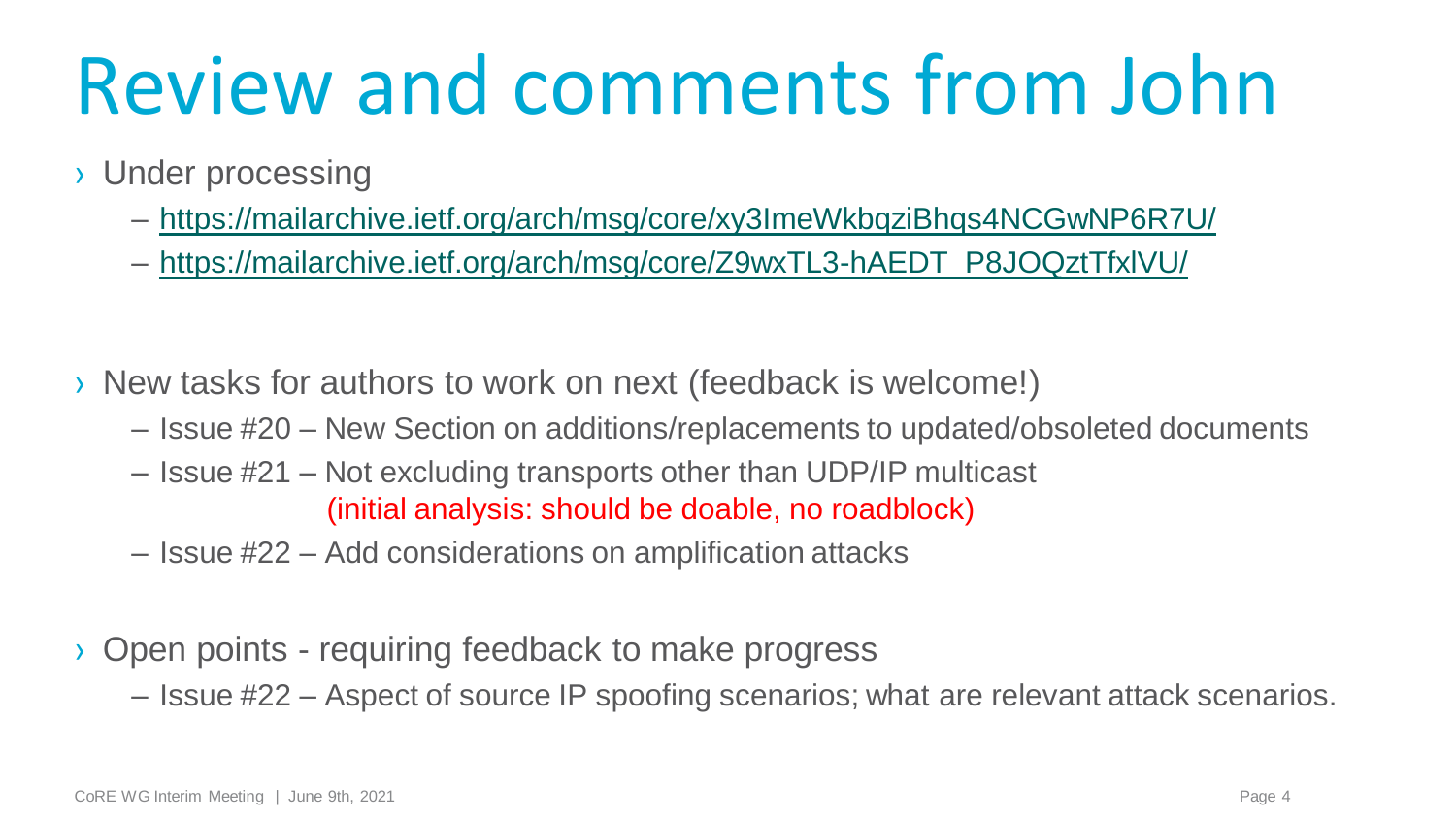- › #15 "Move intro text of Section 5 into an own Section 5.1?"
	- Editorial, already closed
	- Added introductory text, split the following long text into subsections
- › #12 Referring examples in an obsoleted RFC, i.e., 7390
	- Done, referring to RFC 7390 examples in the past tense. ("RFC7390] showed ... [RFC7390] defined ...")
- › #14 Interaction between Observe and No-Response Options
	- OLD: "A server that adds a client to the list (as a new entry) of observers for a resource due to an Observe request MUST respond to this request and not suppress it."
	- NEW: "If a server adds a client (as a new entry) to the list of observers for a resource due to an Observe request, the server SHOULD respond to this request and SHOULD NOT suppress the response. An exception to the above is the overriding of response suppression according to a CoAP No-Response Option {{RFC7967}} ..." Ok with this?
	- General considerations on Observe with No-Response can be better handled in the CorrClarr document
		- <https://github.com/core-wg/corrclar>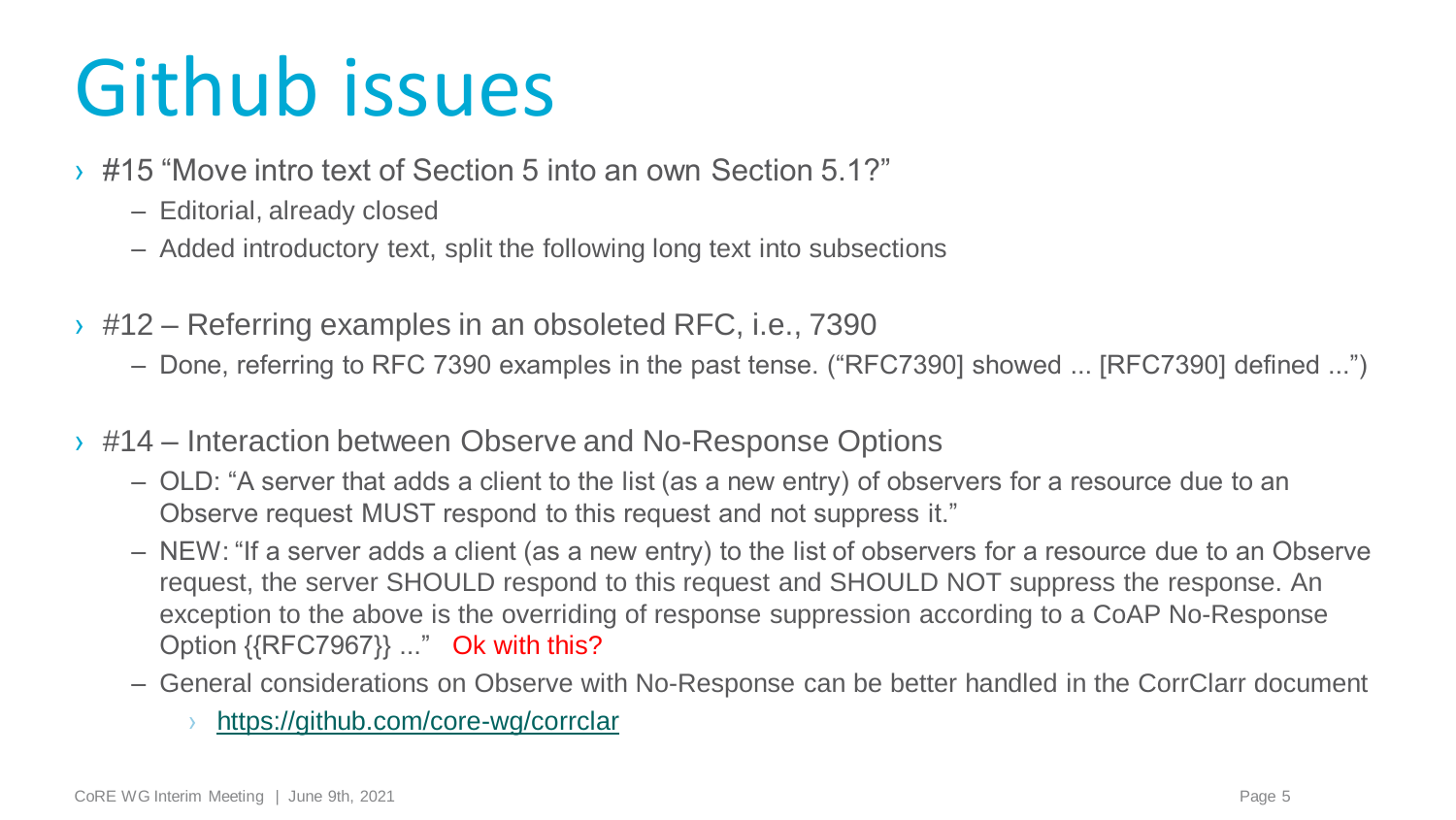- $\rightarrow$  #16 Size-based packet filtering in 6LoWPAN security considerations
	- Done, added size-based filtering as RECOMMENDATION in security considerations for 6LoWPAN/MPL.
- $\rightarrow$  #17 Valid cases of forward/reverse proxy with e2e security and with two-leg security
	- Currently, nothing is said about combination "secure group communication" with "proxy in the path"
	- Proposal is to include a new Section 5.3 to address what are the valid combinations.
	- We don"t expect much text, can be appropriate section references to draft-groupcomm-proxy.
	- For discussion: which "combinations" make sense?
- $\rightarrow$  #19 Consider how to handle the Q-Block options?
	- From [https://datatracker.ietf.org/doc/html/draft-ietf-core-new-block-14#section-4.8](https://datatracker.ietf.org/doc/html/draft-ietf-core-new-block-14) :
		- › "*Servers MUST ignore multicast requests that contain the Q-Block2 Option. As a reminder, Block2 Option can be used as stated in Section 2.8 of [RFC7959].*"
	- Done, above is now written with *draft-ietf-core-new-block* as informative reference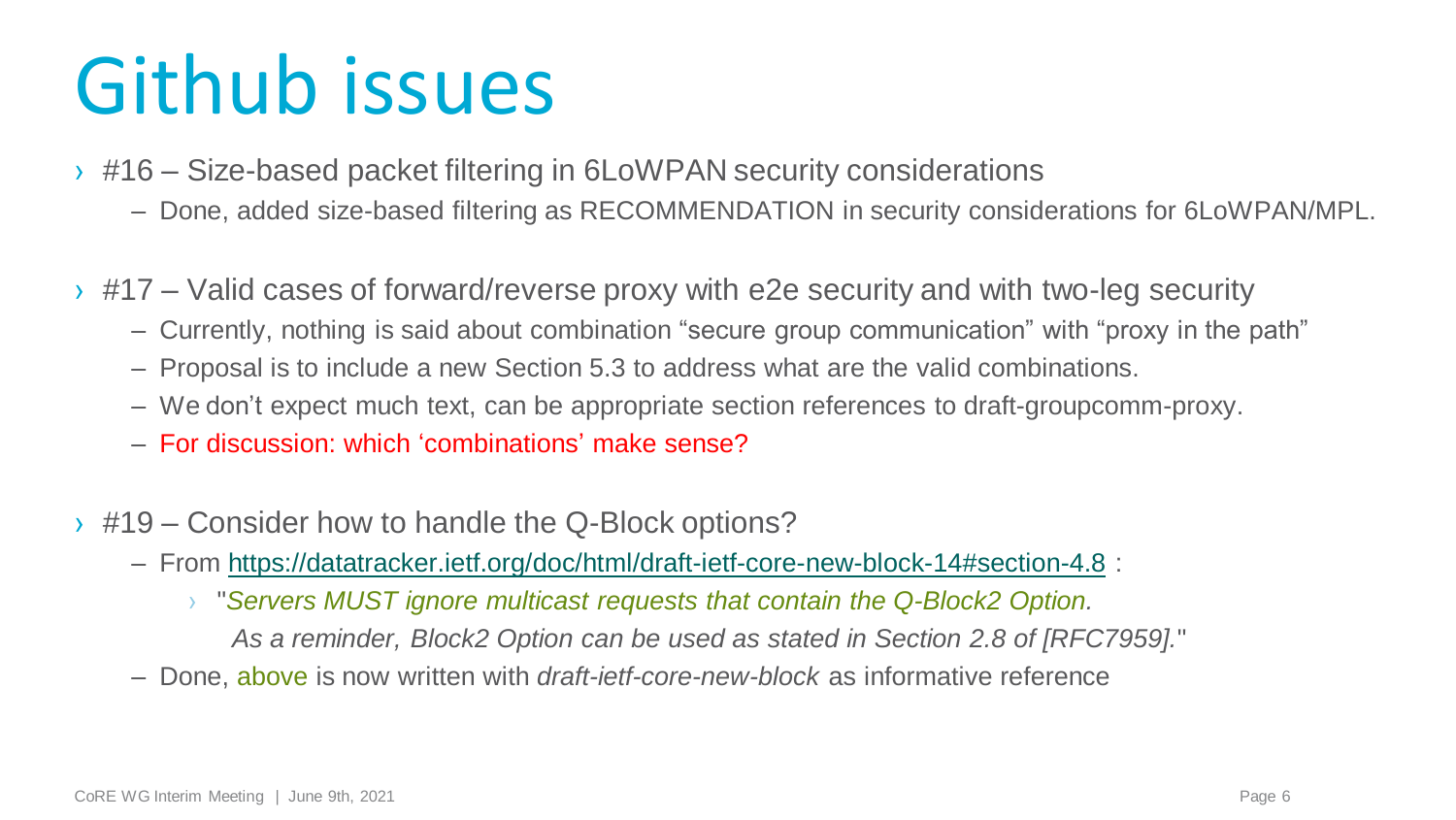- $\rightarrow$  Part of #11 Clarify rules of caching at origin clients
	- [https://github.com/core-wg/groupcomm-bis/issues/11#issuecomment-794184440](https://github.com/core-wg/groupcomm-bis/issues/11)
	- [https://github.com/core-wg/groupcomm-bis/issues/11#issuecomment-795069740](https://github.com/core-wg/groupcomm-bis/issues/11)
	- [https://github.com/core-wg/groupcomm-bis/issues/11#issuecomment-795290596](https://github.com/core-wg/groupcomm-bis/issues/11)
	- New members can join the group at any time; a local cache entry for responses to a group request may not cover all the responses sent since the latest cache refresh. This needs rules:
		- $\rightarrow$  In this document, for origin clients. Simple solution proposed, see the Editor's copy: Group request always needs to be sent out, unless client has fresh responses cached for all group servers. Can only do this when group is known.
			- <https://core-wg.github.io/groupcomm-bis/v-04/draft-ietf-core-groupcomm-bis.html>
		- In *groupcomm-proxy*, for the "aggregated" cache entry at the proxy (already in its Editor's copy).
- $\rightarrow$  #11 Placement of new caching features
	- Caching at origin clients  $\rightarrow$  see previous point
	- $-$  Caching at proxies  $\rightarrow$  moved to *groupcomm-proxy*
	- $-$  Revalidation between Client and Proxy  $\rightarrow$  moved to *groupcomm-proxy*
	- Revalidation between origin client and origin servers  $\rightarrow$  Current proposal is to use ETag Option. For discussion.

CoRE WG Interim Meeting | June 9th, 2021 Page 7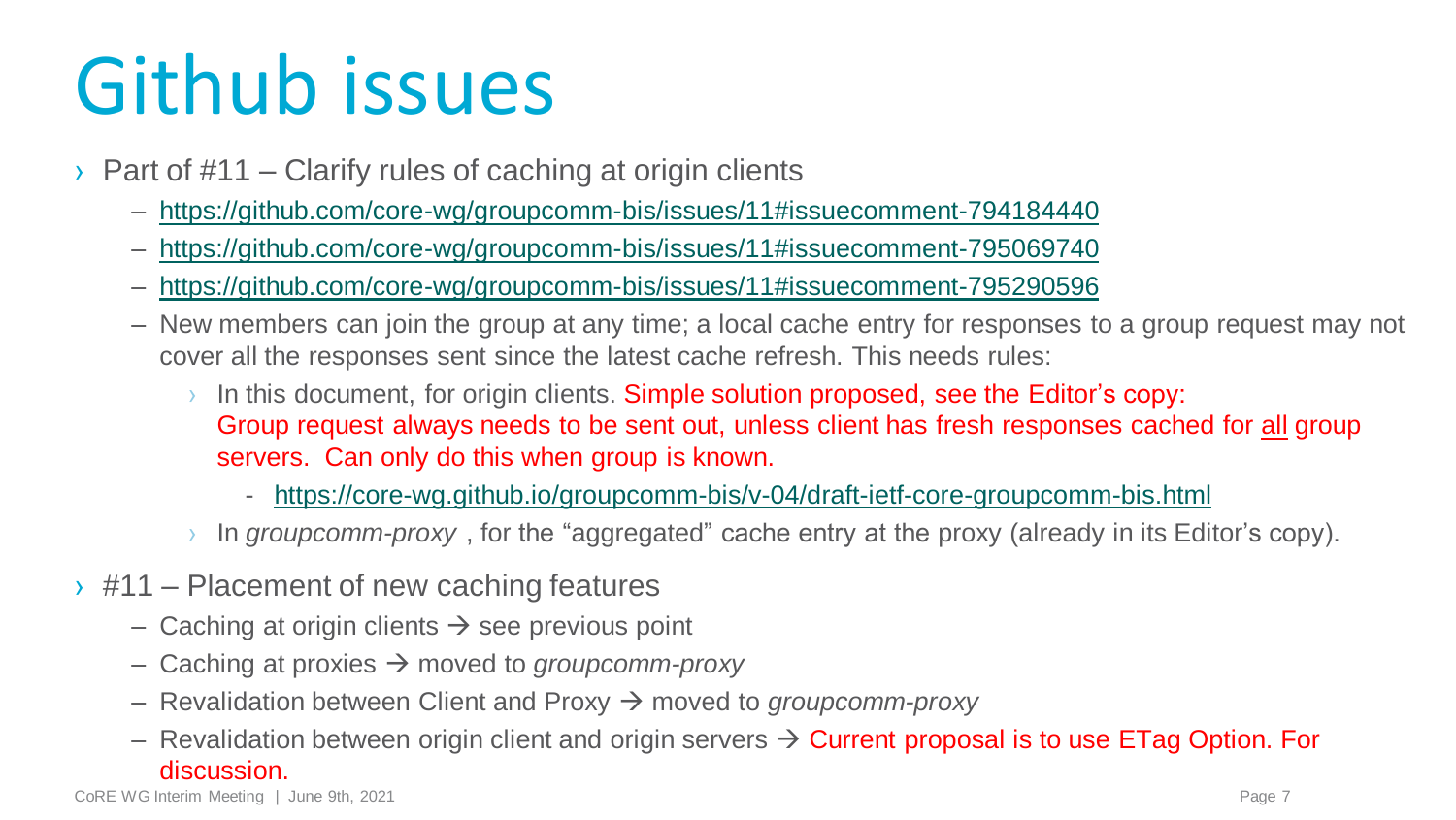- #11 Placement of new caching features
	- Revalidation between origin Client and origin Servers
	- Section 8.2.1 of RFC 7252 left this for further study
- › Which document?
	- This document seems preferable to a different (new) document
	- *groupcomm-proxy* can reuse what defined here, for revalidation between Proxy and origin Servers
- Exact approach? Different open proposals but good to converge to one only
	- 1. A new Multi-ETag option proposed in *groupcomm-bis-03*
	- 2. Original ETag option, see separate open issue and draft proposed text in Editor's copy
		- <https://github.com/core-wg/groupcomm-bis/issues/18>
	- 3. New CoAP option suggested by Christian, as a single "aggregated" tag understandable by all servers; a single instance would be included in the request; no need for addressing information
	- 4. New CoAP option suggested by Christian, specifying a pure time-based indication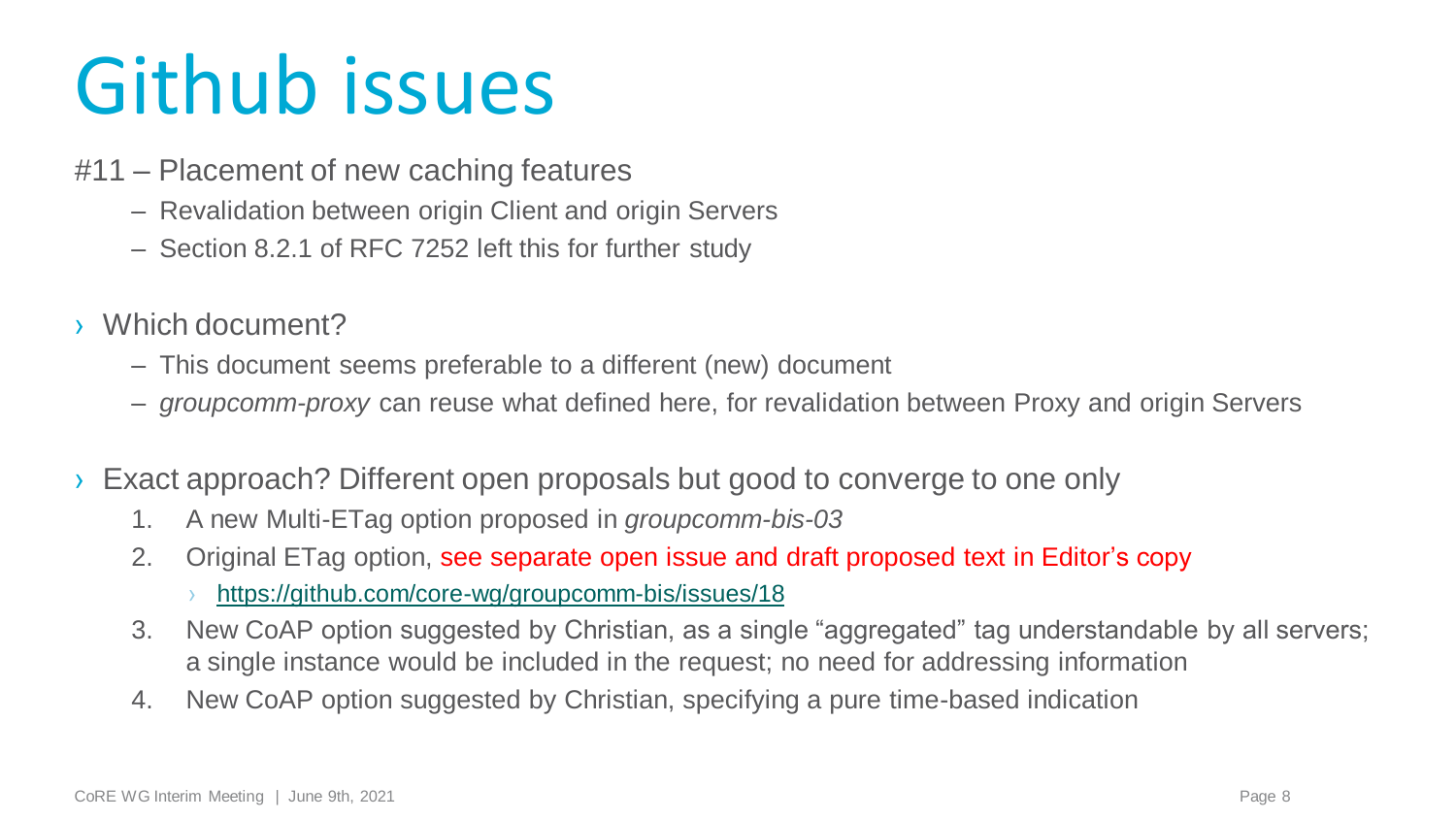## Recap of the Multi-ETag Option

#### **Between Client and Servers**

- › New Multi-Etag option
	- Only for group requests
	- One instance per server in the group to revalidate against



- First element: addressing information of the server, encoded as in *groupcomm-proxy*
- The following M elements are entity-tag values, as CBOR byte strings

› A server processes only the Multi-Etag option pertaining to itself, unlike ETag

– What follows uses ETag, as in RFC 7252

C  $\rightarrow$  P  $\rightarrow$  S



C=Critical, U=Unsafe, N=NoCacheKey, R=Repeatable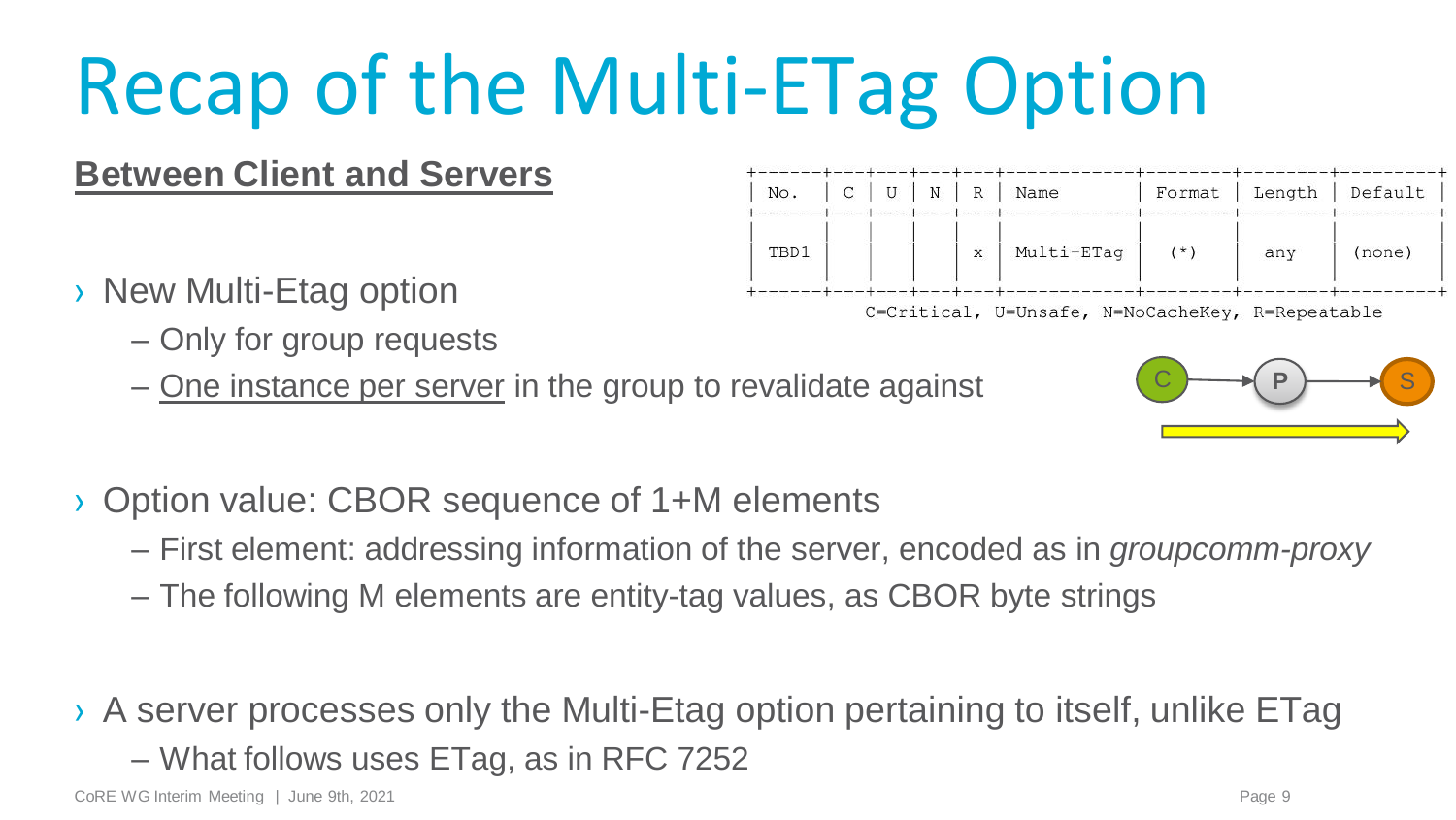## Alternatives for response validation

- › Multi-ETag (previous slide)
- › ETag option
	- Simple: ETag Option used as normal
	- Server SHOULD (but not required) embed a compact, server-specific ID in ETag value.
	- Client needs to handle potential cases of "value conflict" in ETags from different servers.
	- «Legacy» servers not aware of this ETag feature will just ignore the option (=ok)
	- Proposed text in Editor"s copy. Ok to define this? Attempts to cover all use cases with minimal code impact.
		- <https://core-wg.github.io/groupcomm-bis/v-04/draft-ietf-core-groupcomm-bis.html>
- › New CoAP option with single "aggregated" tag
	- Single tag is understandable by all servers
	- Do we want to explore this further?
- › New CoAP option with a pure time-based indication
	- e.g. client includes a time period value that indicates last time this same group request was sent.
	- if that last response (based on time period) is still valid, the server responds 2.03 Valid.
	- Do we want to explore this further?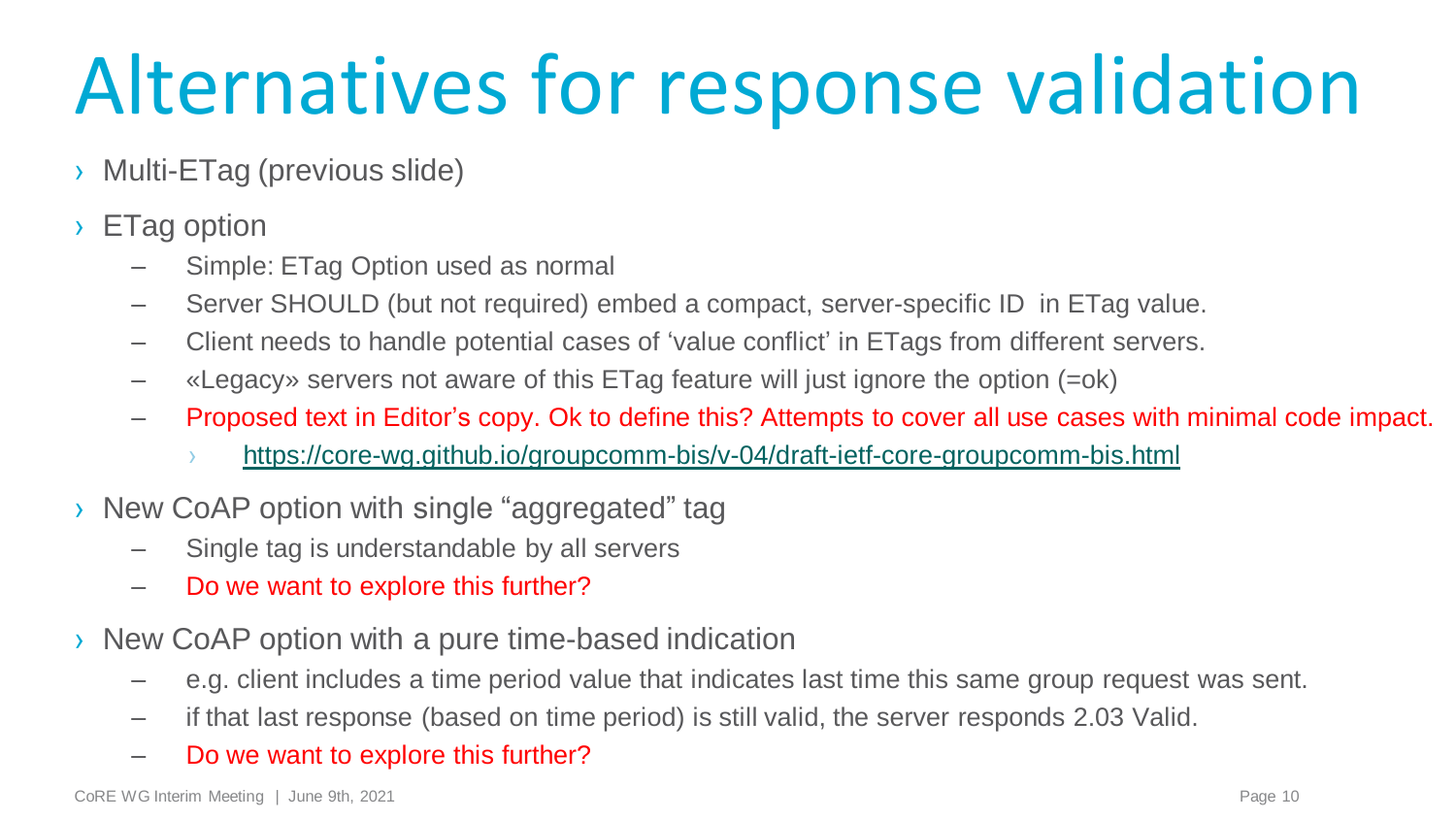### Next steps

- › Address comments from review John Github issues created
- › Work on Github open points/issues
	- Decide on the validation method between client and origin servers

› Submit v-04 before the IETF 111 cut-off